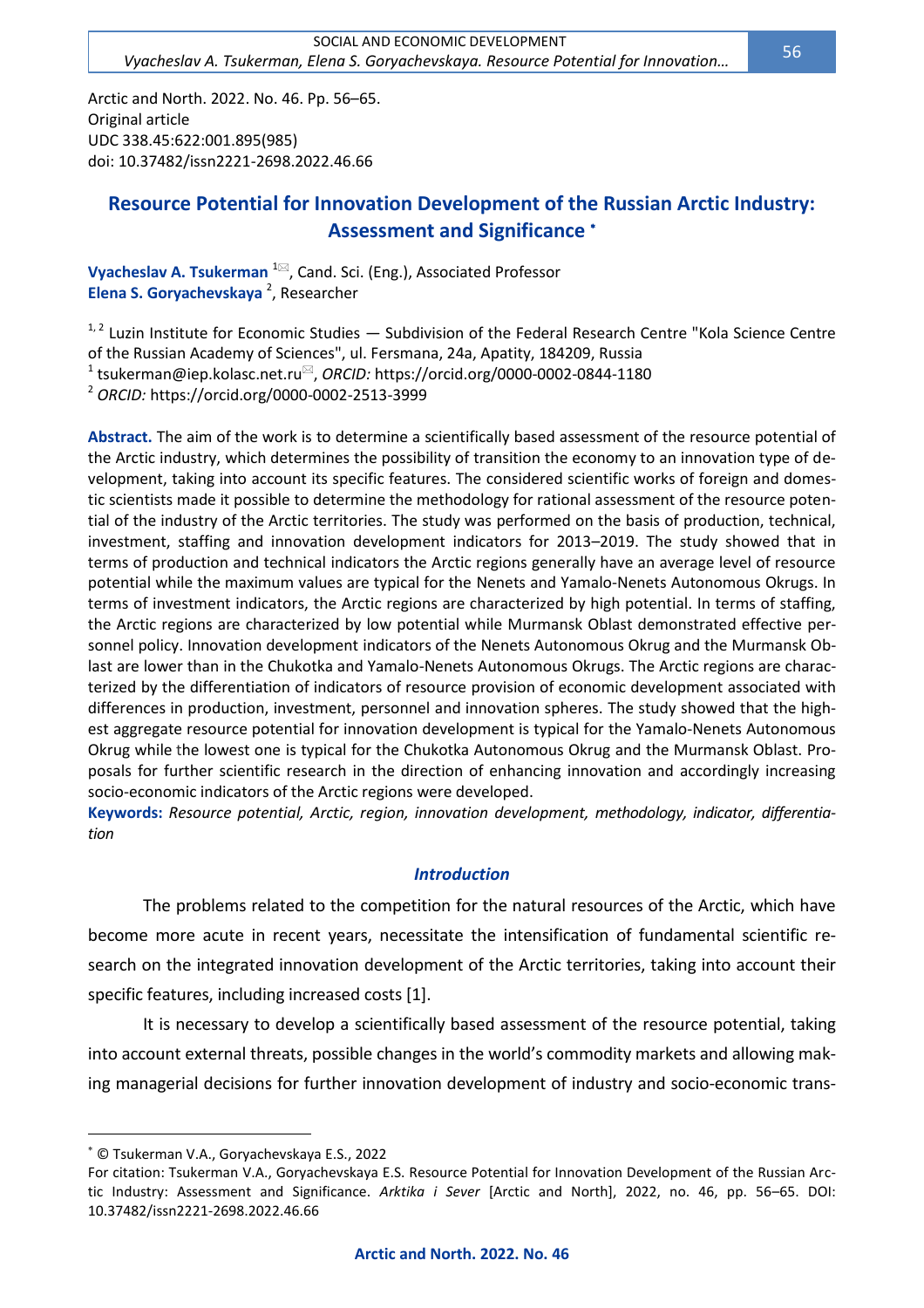formation of the Arctic. In this regard, the purpose of this work is to determine a scientifically based assessment of the resource potential of the Arctic industry.

The extraction and processing of mineral and hydrocarbon resources in the Arctic is associated with a number of specific economic, technological, social, environmental and other problems. The development of resource potential is possible with a systematic strategic approach to technological development, which ensures the growth of the Arctic economy in the near future [2, 3].

Various scientific forums, business communities, and the government discuss issues related to improving the efficiency of resource enterprises and accelerating the development of Russia's Arctic territory. It should be noted that the emphasis in long-term planning is always on the experience of developing the resource potential of areas with a temperate climate, and the specific features of the Arctic environment remain outside the attention of operators and authorities. An important problem is the imperativeness of innovation development, which will require a scientific justification of managerial decisions at the regional and federal levels.

### *Literature review and research methodology*

The paper analyzes published works, scientific and analytical papers and official information of the Federal State Statistics Service (Rosstat) in the regional context.

Methodologies developed by the Higher School of Economics  $^1$ , the National Association of Innovation and Information Technology Development<sup>2</sup>, the Financial University under the Government of the Russian Federation<sup>3</sup>, and the Association of Innovation Regions of Russia<sup>4</sup> are focused on assessing the innovation potential and development of innovation activity. At the same time, surveys of the expert community and data from specialized Internet portals are widely used in most methods for assessing innovation development, which makes it difficult to obtain information. It is also possible to use other methodologies for assessing innovation and scientific– technological development, but they have their own characteristics [4].

The scientific works of foreign and domestic scientists, as well as methodologies for assessing the resource potential are considered [5–16]. It should be noted that almost every author offers a reasonable set of indicators and calculation methodology for the purposes of the study. For example, Y.V. Markina proposes to calculate five indicators that reflect organizational, information, human, financial and entrepreneurial resources to assess resource potential [5]. It is envisaged that the value of each indicator correlates with all Russian regions and is divided in as-

<sup>&</sup>lt;sup>1</sup> Abashkin V.L., Abdrakhmanova G.I., Bredikhin S.V. et al. Reyting innovatsionnogo razvitiya sub"ektov Rossiyskoy Federatsii [Rating of innovative development of subjects of the Russian Federation]. Moscow, NRU VSHE, 2021, 274 p. URL[: https://www.hse.ru/primarydata/rir2021](https://www.hse.ru/primarydata/rir2021) (accessed 10 September 2021).

<sup>&</sup>lt;sup>2</sup> Rating of innovative activity of regions. URL: http://www.fbip.ru/articles/newsdetails/id/1108 (accessed 10 September 2021).

<sup>&</sup>lt;sup>3</sup> Index of innovative development of Russian regions. URL: https://www.yumpu.com/xx/document/view/31819701/-/21 (accessed 13 September 2021).

<sup>4</sup> Rating of innovative regions of Russia: version 2018. URL: https://roscongress.org/materials/reytinginnovatsionnykh-regionov-rossii-versiya-2018/ (accessed 10 September 2021).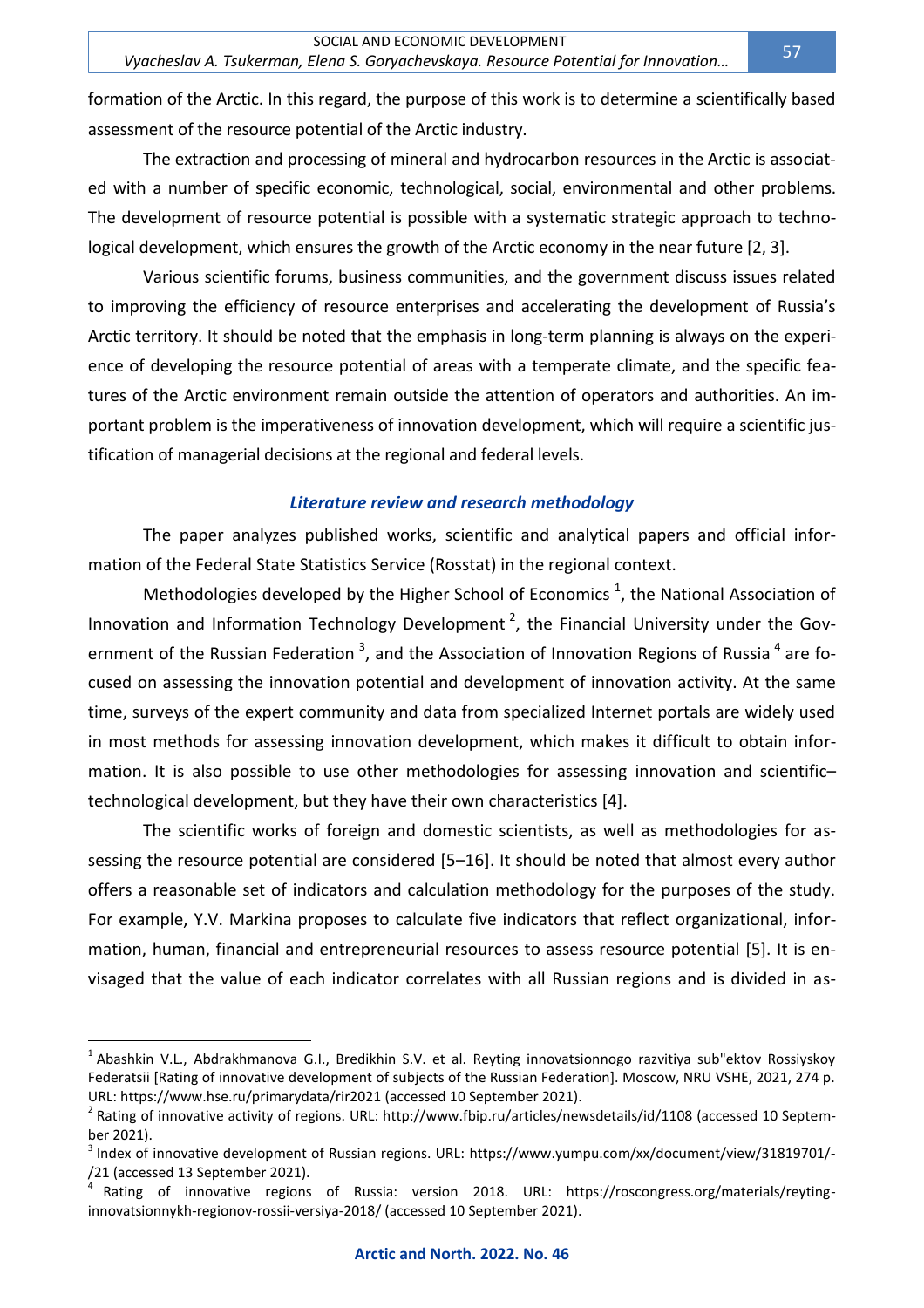cending intervals according to the points (from 1 to 6). At the same time, Chelyabinsk and Samara oblasts are considered in Markina's work.

Within the framework of the proposed methodology, I.V. Panshin and A.M. Dobronravova provides for the calculation of natural-environmental, entrepreneurial, industrial, information, personnel, scientific and technical components to assess the resource potential [6]. The integral indicator of the resource intensity of the modernization process of the region's socio-economic system is determined by comparing the resources of the modernization process with the effect of modernization based on mathematical and statistical analysis.

F.N. Klotsvog and I.A. Kushnikov use six indicators to calculate the resource potential based on linear programming [7]. Within the framework of the methodology, they calculate the resource potential of all subjects of the Russian Federation on the basis of the mathematical apparatus.

The methodology for assessing the resource potential proposed by L.B. Kovalchuk provides for the calculation of seven sub-potentials (natural resource, material and technical, personnel, budgetary, legal, financial and managerial) based on the theory of fuzzy sets [8].

The methodology of V.P. Kandilov for the assessment of resource potential suggests the use of three components (human, informational and environmental-economic) on the basis of the index method [9]. V.P. Kandilov in his study considers the Republic of Tatarstan and its municipalities.

L.A. Lemdyaeva's methodology involves the calculation of resource potential by five components (natural resource, intellectual, entrepreneurial, economic, external) based on the coefficient method and expert assessment [10]. L.A. Lemdyaeva conducts an assessment based on the materials of the Sakhalin Oblast.

The methodology of D.V. Kulishkin involves covering not the entire resource potential, but only ten blocks of the financial component (resources of accumulated wealth, natural resources, labor, production, infrastructure, information and education, administrative management, investment and innovation, financial, economic and social-cultural resources) [11]. The work of D.V. Kulishkin examines the financial potential of the North Caucasian Federal Okrug and the development of the banking system.

G.I. Popodko's methodology involves assessing resource potential on the basis of four components (production and technical, investment, human and innovation development resources), the essence of which consists in comparing the value of each indicator with the national average [12]. The calculation is based on the data of the Krasnoyarsk Krai.

The work of A.V. Kozlov, S.S. Gutman, E.K. Tereshchenko [13] presents the infrastructure potential, which is considered within the framework of the construction complex of the Murmansk Oblast.

The monograph of the group of authors [14] considers the factors of economic development of Russian regions and spatial differentiation based on 49 indicators that characterize the effectiveness of territorial administration, industrial and agricultural sectors, general economic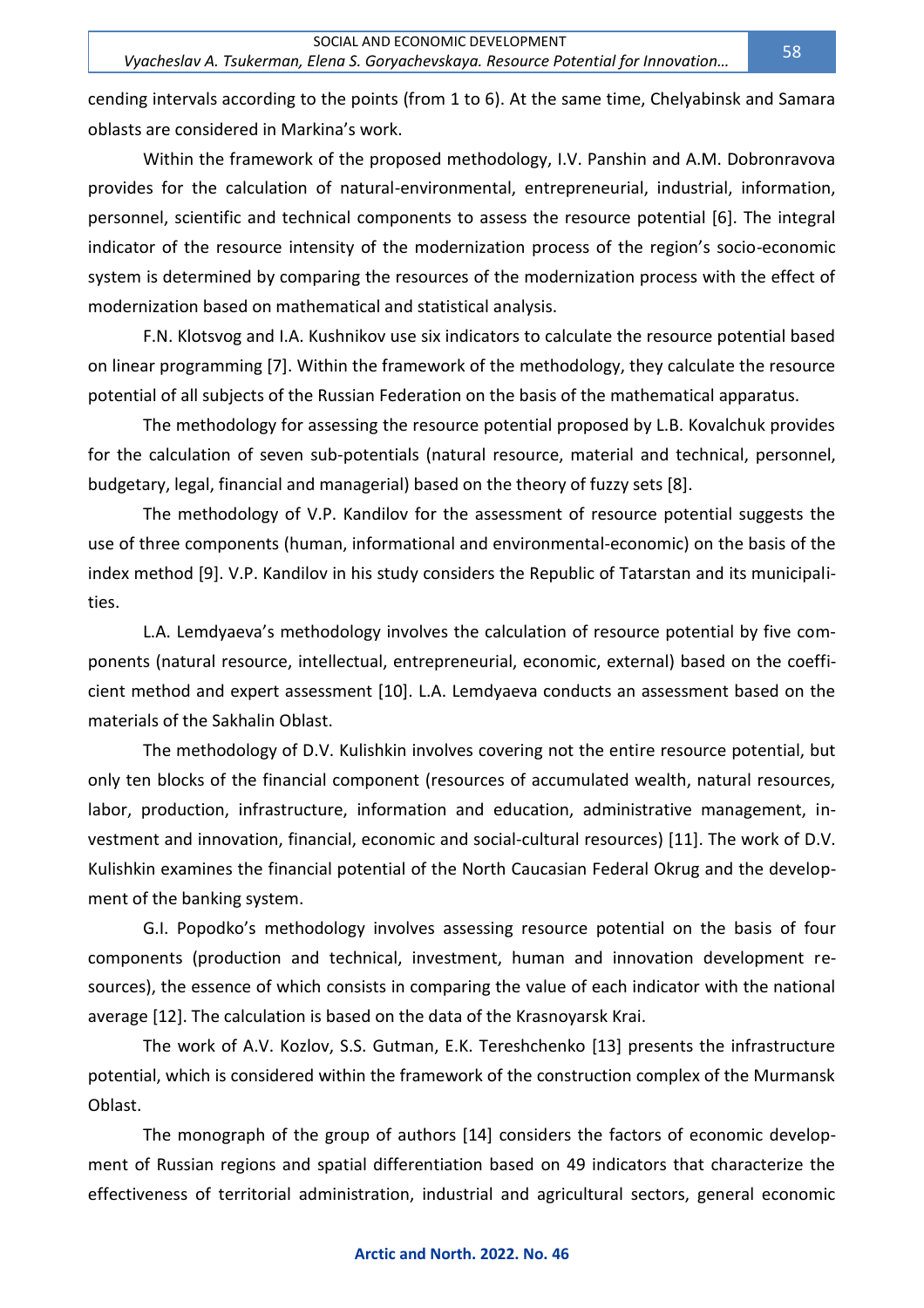infrastructure, production capacities, debts of organizations, activities of small and medium-sized enterprises, indexes of prices, incomes and expenditures of the population, the capacity of the consumer market, the level of innovation, investment opportunities, scientific and educational activities, as well as the efficiency of the labor market.

The work of T.A. Volkova, S.A. Volkova, A.M. Sysoeva, N.A. Serebryakova, I.Yu. Knyazeva and N.V. Grinchenko [15] considers the methodological approaches of various authors to assessing the economic security of regions. For this, human, innovation, social, financial and production indicators are used. The value of each indicator correlates with all Russian regions and is divided in ascending order into four intervals.

L. Chunguang, D.R. Mezentseva, G.E. Krokysheva, E.I. Arkhipova and O.A. Alekseeva [16] discuss the organizational and methodological foundations for ensuring economic security at the meso-level and their relationship with the resource potential. The resource potential is calculated according to seven components (resource and raw materials, production, human, financial, scientific and technical, export and tourism potential) based on the data of the Rostov Oblast.

M.A. Bagomedov proposes to assess resource potential by six components (natural, human, material, political, financial and innovation indicators) on the basis of expert methods [17]. M.A. Bagomedov presents an assessment of the resource potential of the main industries of the Republic of Dagestan.

In M.G. Guseinov's work, resource potential is calculated according to six indicators (economically active population, fixed production assets, oil and gas production, natural and climatic factor, agricultural area) based on a multifactorial econometric model [18]. M.G. Guseinov evaluates the resource potential according to the data of the Republic of Dagestan.

Based on the analysis of the methodology of various authors and the combination of indicators presented by various specialists, it is proposed to evaluate the resource potential by four blocks of indicators (production and technical, investment, human resources, innovation development) on the basis of statistical, comparative and categorical analysis.

The authors consider G.I. Popodko's methodology for assessing the resource potential of the transition of the economy to an innovation type of development [12] the most appropriate for the Arctic regions, taking into account their specific features. It allows determining the resource potential on the basis of available statistical data for the regions of the Russian Federation for seven years: from 2013 to 2019.

The assessment of resource potential is calculated through comparison of the indicators of the Arctic region and the Russian Federation:

$$
J_n = \frac{K_n}{M_n}
$$

,

where  $K_n$  — the value of the indicator in the Arctic region,  $M_n$  — the value of the indicator of the Russian Federation, *n* = l...g — the components of the resource potential.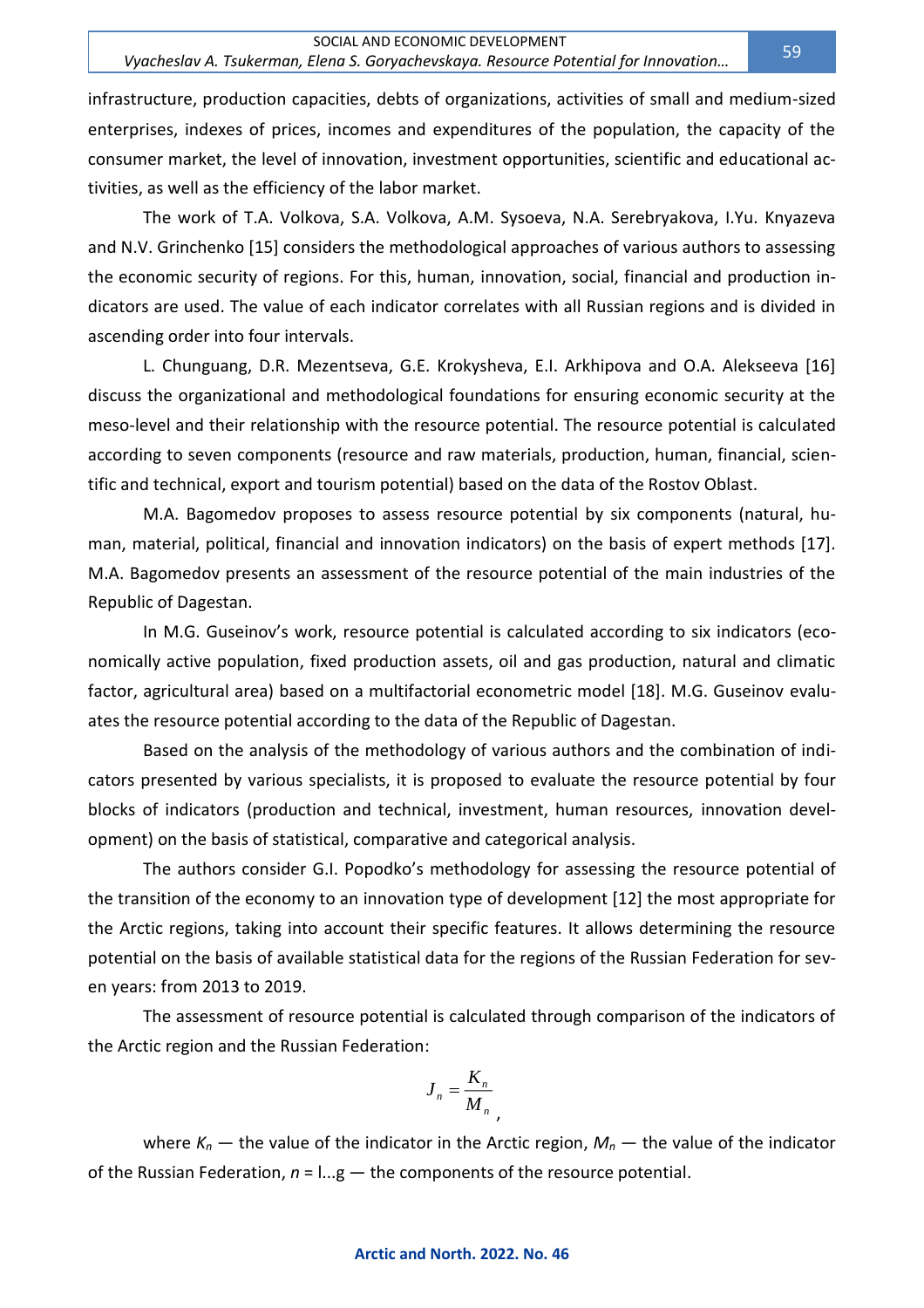Within the framework of the methodology, the level of the potential component is considered high if the value is greater than one. The level of the potential component is considered low if the value is less than one. If the value of the resource potential component is equal to one, the potential level is defined as average [12].

The total resource potential is calculated as the arithmetic average of all components. If the total potential exceeds one, one can state a high level of the resource potential of the Arctic region. If the total value is less than one, it can be stated that the level of resource potential is low. If the aggregate value of the resource potential is equal to one, it is possible to characterize the average level of the resource potential of the Arctic region.

### *Results of the study on resource potential for innovation development of the Russian Arctic*

The research and the author's calculations made it possible to estimate the level of resource potential for the innovation development of four regions — the Murmansk Oblast, the Nenets Autonomous Okrug, the Chukotka Autonomous Okrug, the Yamalo-Nenets Autonomous Okrug  $-$  which are fully assigned to the Arctic zone of the Russian Federation  $5$ .

Production and technical resources are calculated according to the coefficient of validity of fixed assets of such industrial activities as manufacturing, mining, electricity, gas and steam supply, air conditioning. The coefficient of validity of fixed assets is calculated as the difference between 100% and the degree of depreciation of fixed assets.

Research shows that the Arctic regions mainly have an average potential in terms of production and technical indicators (Table 1).

*Table 1*

|                                | 2013 | 2014 | 2015 | 2016 | 2017 | 2018 | 2019 |
|--------------------------------|------|------|------|------|------|------|------|
| Nenets Autonomous Okrug        | 1.25 | 1.26 | 1.25 | 1.20 | 1.15 | 1.08 | 1.05 |
| Murmansk Oblast                | 0.91 | 0.95 | 0.87 | 0.91 | 0.95 | 0.96 | 1.08 |
| Yamalo-Nenets Autonomous Okrug | 1.08 | 1.07 | 1.04 | 1.08 | 1.06 | 1.13 | 1.09 |
| Chukotka Autonomous Okrug      | 1.06 | 1.02 | 0.98 | 0.91 | 0.98 | 0.89 | 0.86 |

*Production and technical indicators of the Arctic regions <sup>6</sup>*

The maximum values of production and technical indicators are typical for the Yamalo-Nenets and Nenets Autonomous okrugs. It can be noted that the increased indicators of the Arctic regions compared to the Russian average are observed in the period 2013–2017, while the indicators are almost similar to the average Russian ones in the last three years. The minimum values of

<sup>&</sup>lt;sup>5</sup> Ukaz Prezidenta RF ot 02.05.2014 N 296 "O sukhoputnykh territoriyakh Arkticheskoy zony Rossiyskoy Federatsii" (v redaktsii ukazov Prezidenta Rossiyskoy Federatsii ot 27.06.2017 № 287, ot 13.05.2019 № 220, ot 05.03.2020 № 164) [Decree of the President of the Russian Federation of 02.05.2014 N 296 "On the land territories of the Arctic zone of the Russian Federation" (as amended by decrees of the President of the Russian Federation of 06.27.2017 No. 287, of 13.05.2019 No. 220, of 05.03.2020 No. 164)]. URL: [http://www.consultant.ru/document/cons\\_doc\\_LAW\\_162553/942772dce30cfa36b671bcf19ca928e4d698a928/](http://www.consultant.ru/document/cons_doc_LAW_162553/942772dce30cfa36b671bcf19ca928e4d698a928/) (accessed 14 January 2021).

<sup>&</sup>lt;sup>6</sup> Calculated by the authors according to Rosstat. Regions of Russia. Socio-economic indicators. 2020. URL: https://rosstat.gov.ru/folder/210/document/13204 (accessed 14 January 2021).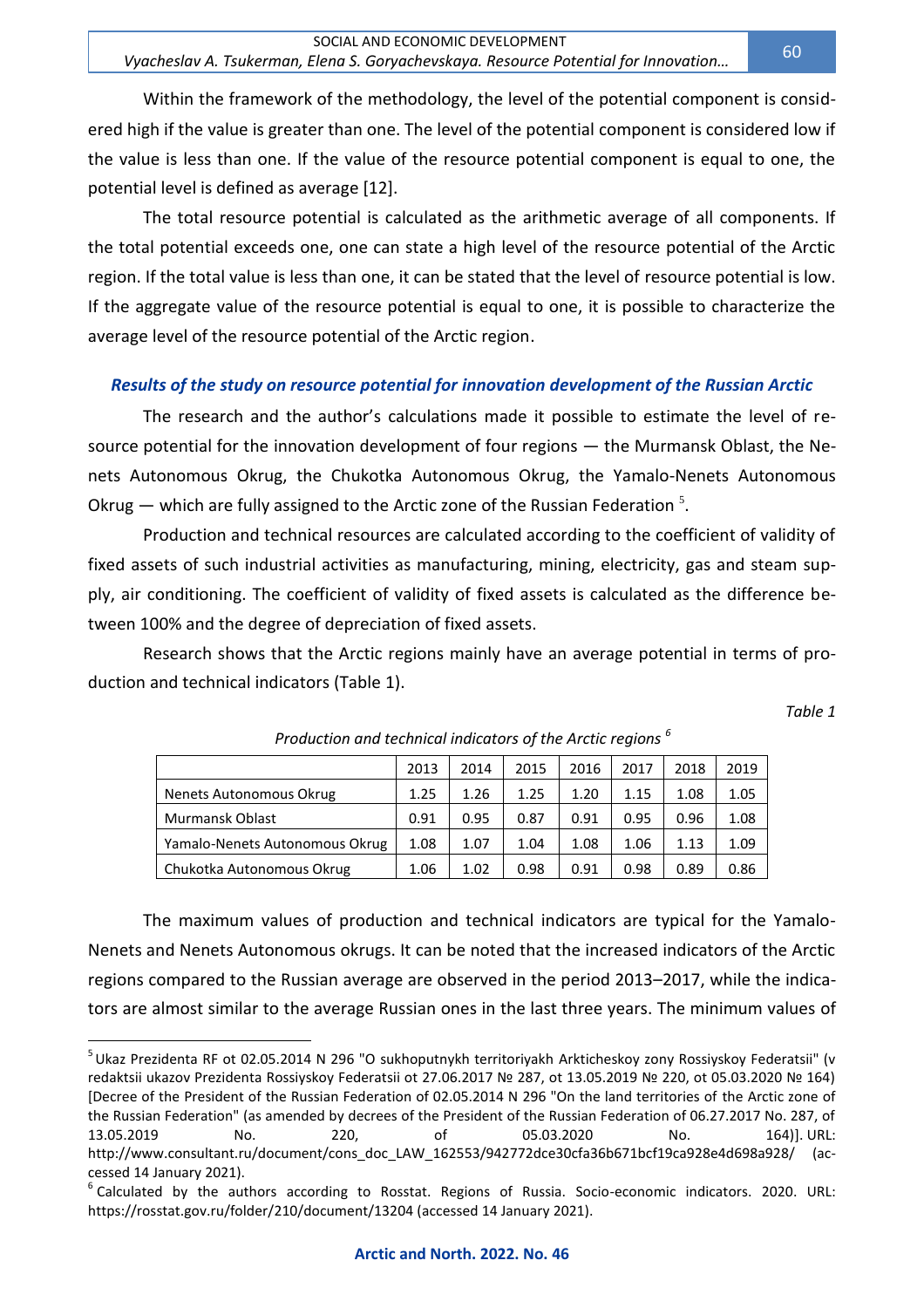production and technical resources are typical for the Chukotka Autonomous Okrug and the Murmansk Oblast. The range of variation for the period under review is from 1.20 to 1.44 times, which characterizes an insignificant differentiation between the Arctic territories. In the Nenets Autonomous Okrug and the Chukotka Autonomous Okrug, there is a decrease in production and technical indicators. Positive dynamics are typical for the Yamalo-Nenets Autonomous Okrug and the Murmansk Oblast, characterized by the largest growth.

Investment indicators were calculated as the arithmetic average values of investments per capita; share of investments in the gross regional product; specific weight of investments by types of fixed assets "machinery and equipment" and "buildings and structures".

The Arctic regions are characterized by high potential in terms of investment indicators (Table 2).

The maximum values of investment indicators for the selected period are observed in the Nenets Autonomous Okrug, except for 2016, when the Yamalo-Nenets Autonomous Okrug had the best value due to investments per capita. The high indicators of autonomous okrugs are associated with investment attractiveness in the field of hydrocarbon production [19]. The Murmansk Oblast is characterized by the minimum values of investment indicators. The variation ranges from 4.29–8.50, which characterizes a significant differentiation in the Arctic regions. It should be noted that the Arctic regions demonstrate the growth of investment indicators.

*Table 2*

|                                | 2013 | 2014 | 2015  | 2016 | 2017 | 2018 | 2019 |
|--------------------------------|------|------|-------|------|------|------|------|
| Nenets Autonomous Okrug        | 5.85 | 7.27 | 10.35 | 7.33 | 8.38 | 6.52 | 6.22 |
| Murmansk Oblast                | 1.04 | 1.17 | 1.22  | 1.09 | 1.24 | 1.41 | 1.45 |
| Yamalo-Nenets Autonomous Okrug | 4.91 | 5.91 | 6.16  | 8.02 | 7.16 | 6.20 | 4.84 |
| Chukotka Autonomous Okrug      | 1.69 | 1.20 | 1.78  | 1.54 | 1.45 | 1.54 | 2.03 |

*Investment indicators of the Arctic regions <sup>7</sup>*

Staffing indicators are calculated as the arithmetic average of the number of students in secondary and higher education.

In terms of staffing, the Arctic regions are characterized by low potential (Table 3).

Among the Arctic regions, the highest values of staffing indicators are observed in the Murmansk Oblast. Moreover, the Murmansk Oblast can be called the center of fundamental science. At the same time, even these indicators are significantly lower than the Russian average. The Yamalo-Nenets Autonomous Okrug is characterized by minimal staffing rates due to the low number of university students per 10.000 people. During the period under review, the variation range of staffing levels in the Arctic regions is from 1.57 to 2.54 times, which shows little differentiation between regions. The Murmansk Oblast is characterized by negative dynamics of staffing indica-

 $^7$  Calculated by the authors according to Rosstat. Regions of Russia. Socio-economic indicators. 2020. URL: https://rosstat.gov.ru/folder/210/document/13204 (accessed 14 January 2021).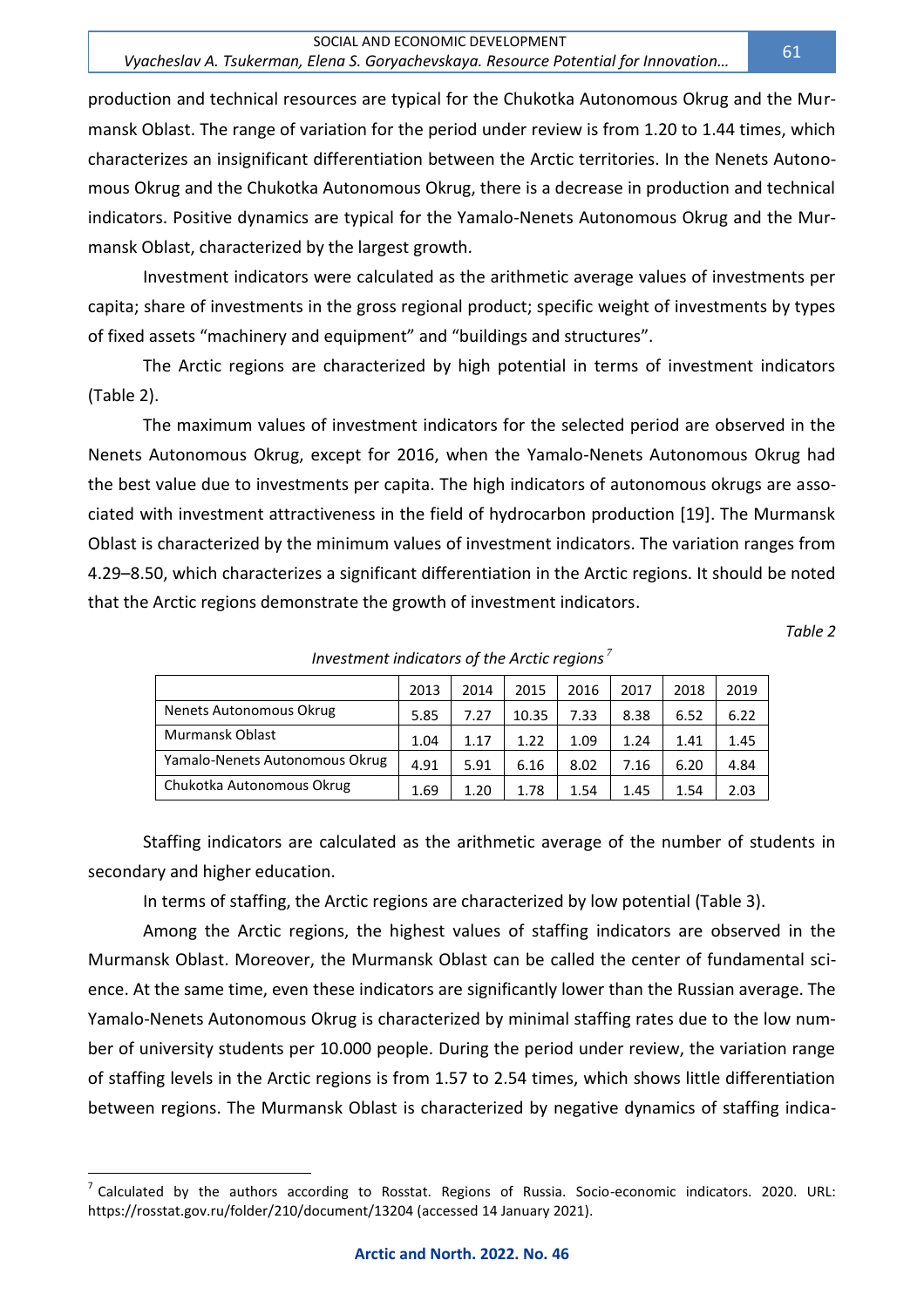tors, while other regions — by positive. It should be noted that the Arctic regions are pursuing a policy to reduce staffing shortages.

*Table 3*

|                                | 2013 | 2014 | 2015 | 2016 | 2017 | 2018 | 2019 |
|--------------------------------|------|------|------|------|------|------|------|
| Nenets Autonomous Okrug        | 0.36 | 0.83 | 0.77 | 0.65 | 0.56 | 0.54 | 0.58 |
| Murmansk Oblast                | 0.89 | 0.93 | 0.87 | 0.80 | 0.75 | 0.74 | 0.71 |
| Yamalo-Nenets Autonomous Okrug | 0.35 | 0.44 | 0.41 | 0.43 | 0.45 | 0.46 | 0.45 |
| Chukotka Autonomous Okrug      | 0.42 | 0.48 | 0.58 | 0.57 | 0.51 | 0.49 | 0.47 |

*Indicators of staffing in the Arctic regions* <sup>8</sup>

Indicators of innovation development of resource potential are calculated as the arithmetic average values of the volume of patents issued per 10.000 people; the number of advanced technologies used per one thousand resource enterprises and innovation activity.

The Murmansk Oblast and Nenets Autonomous Okrug have low potential in terms of innovation development indicators compared to the Yamal-Nenets and Chukotka Autonomous okrugs.

*Table 4*

|                                | 2013 | 2014 | 2015 | 2016 | 2017 | 2018 | 2019 |
|--------------------------------|------|------|------|------|------|------|------|
| Nenets Autonomous Okrug        | 0.27 | 0.34 | 0.35 | 0.51 | 0.56 | 0.49 | 0.61 |
| Murmansk Oblast                | 0.99 | 0.87 | 0.85 | 0.81 | 0.81 | 0.97 | 0.97 |
| Yamalo-Nenets Autonomous Okrug | 3.09 | 3.07 | 2.99 | 2.55 | 2.95 | 2.69 | 3.10 |
| Chukotka Autonomous Okrug      | 0.83 | 3.63 | 3.35 | 2.85 | 1.72 | 1.57 | 0.91 |

*Indicators of innovation development of the resource potential in the Arctic regions* <sup>9</sup>

In 2013 and 2017–2019, the Yamalo-Nenets Autonomous Okrug had the highest rates of innovation resource potential development, in 2014–2016 — the Chukotka Autonomous Okrug. The Nenets Autonomous Okrug showed the minimum values of innovation indicators due to low values of innovation activity and the number of production technologies used. The Arctic regions are characterized by significant differentiation in terms of innovation development within the range of variation from 5.10 to 11.60. It should be noted that the Arctic regions, except for the Murmansk Oblast, are characterized by positive dynamics of innovation development.

Based on the total assessment of the resource potential, the Arctic regions can be ranked according to the possibility of transition to an innovation development path (Fig. 1).

 $\overline{a}$ 

62

<sup>&</sup>lt;sup>8</sup> Calculated by the authors according to Rosstat. Regions of Russia. Socio-economic indicators. 2020. URL: https://rosstat.gov.ru/folder/210/document/13204 (accessed 14 January 2021).

<sup>&</sup>lt;sup>9</sup> Calculated by the authors according to Rosstat. Regions of Russia. Socio-economic indicators. 2020. URL: https://rosstat.gov.ru/folder/210/document/13204 (accessed 14 January 2021).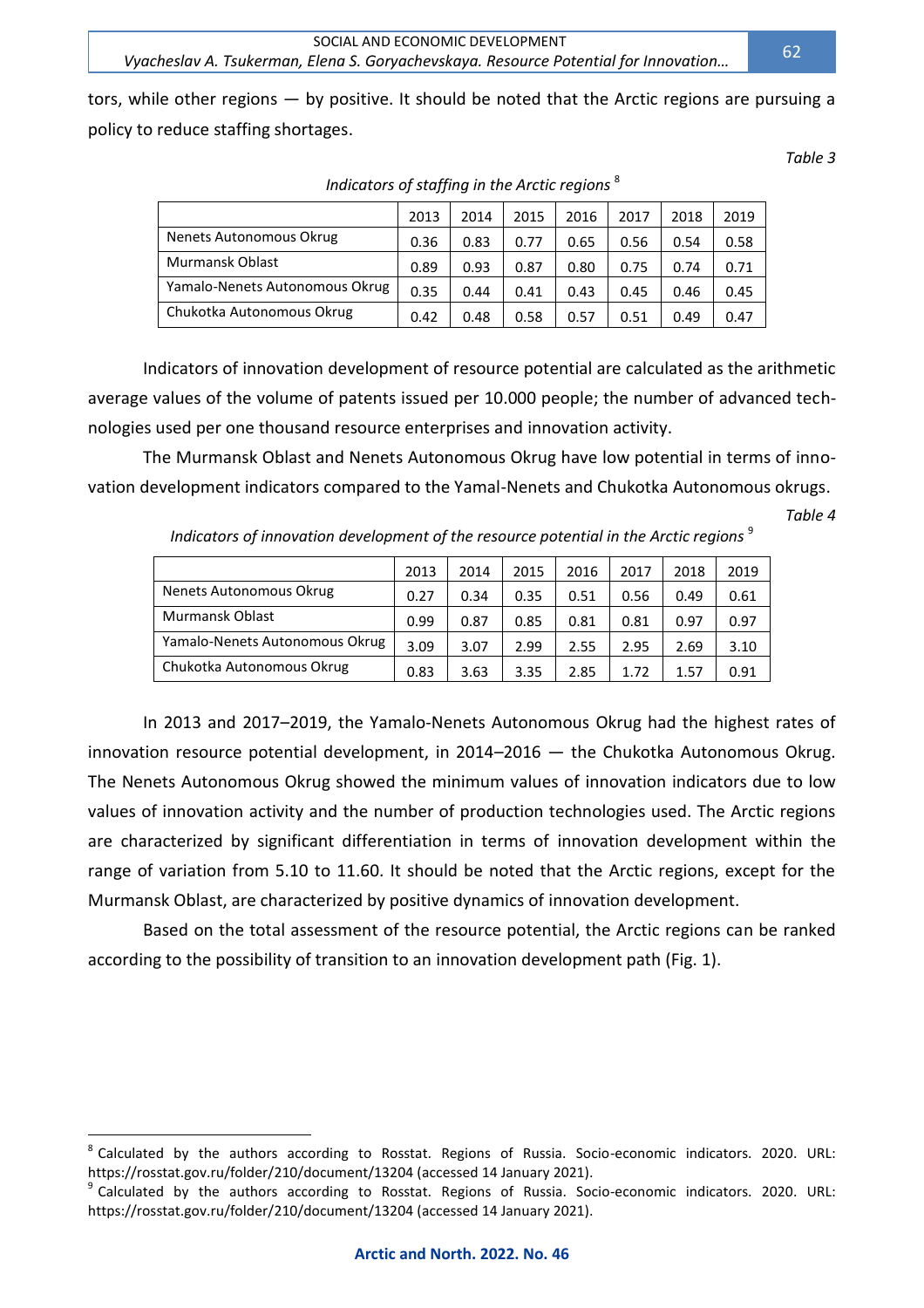SOCIAL AND ECONOMIC DEVELOPMENT  *Vyacheslav A. Tsukerman, Elena S. Goryachevskaya. Resource Potential for Innovation…*



Fig. 1. Assessment of the resource potential for innovation development of the Arctic regions.

The Yamalo-Nenets Autonomous Okrug has the greatest resource potential for innovation development, except for 2015, when the Nenets Autonomous Okrug had the best indicators. The Chukotka Autonomous Okrug and the Murmansk Oblast have the lowest resource potential. The range of variation in resource potential is 2.23–3.36, which characterizes a significant differentiation between the Arctic regions.

It should be noted that the resulting indicators of potential in the Nenets and Yamalo-Nenets Autonomous okrugs are most influenced by investment resources (99% and 76%, respectively), which is associated with the investment attractiveness of the regions.

Fundamental research is required in the direction of transitioning the Arctic industry to an innovation path of development and, accordingly, increasing regional socio-economic indicators [20–22].

#### *Conclusion*

The analysis of scientific works of foreign and domestic scientists and the methodology for assessing the resource potential was carried out. The methodology for assessing resource potential of innovation development in the Arctic regions was chosen, taking into account their specific features, including harsh climate and increased costs.

The resource potential of the innovation development of the Russian Arctic was assessed on the basis of production, technical, investment indicators, indicators of staffing and innovation development for 2013–2019.

The assessment of the resource potential shows that, in terms of production and technical indicators, the Arctic regions generally have an average potential. In terms of investment indicators, the Arctic regions are characterized by high potential. In terms of staffing, the Arctic regions have shown low potential. The indicators of innovation development of the Nenets Autonomous Okrug and the Murmansk Oblast are lower than those of the Chukotka Autonomous Okrug and the Yamalo-Nenets Autonomous Okrug. The Yamalo-Nenets Autonomous Okrug has the highest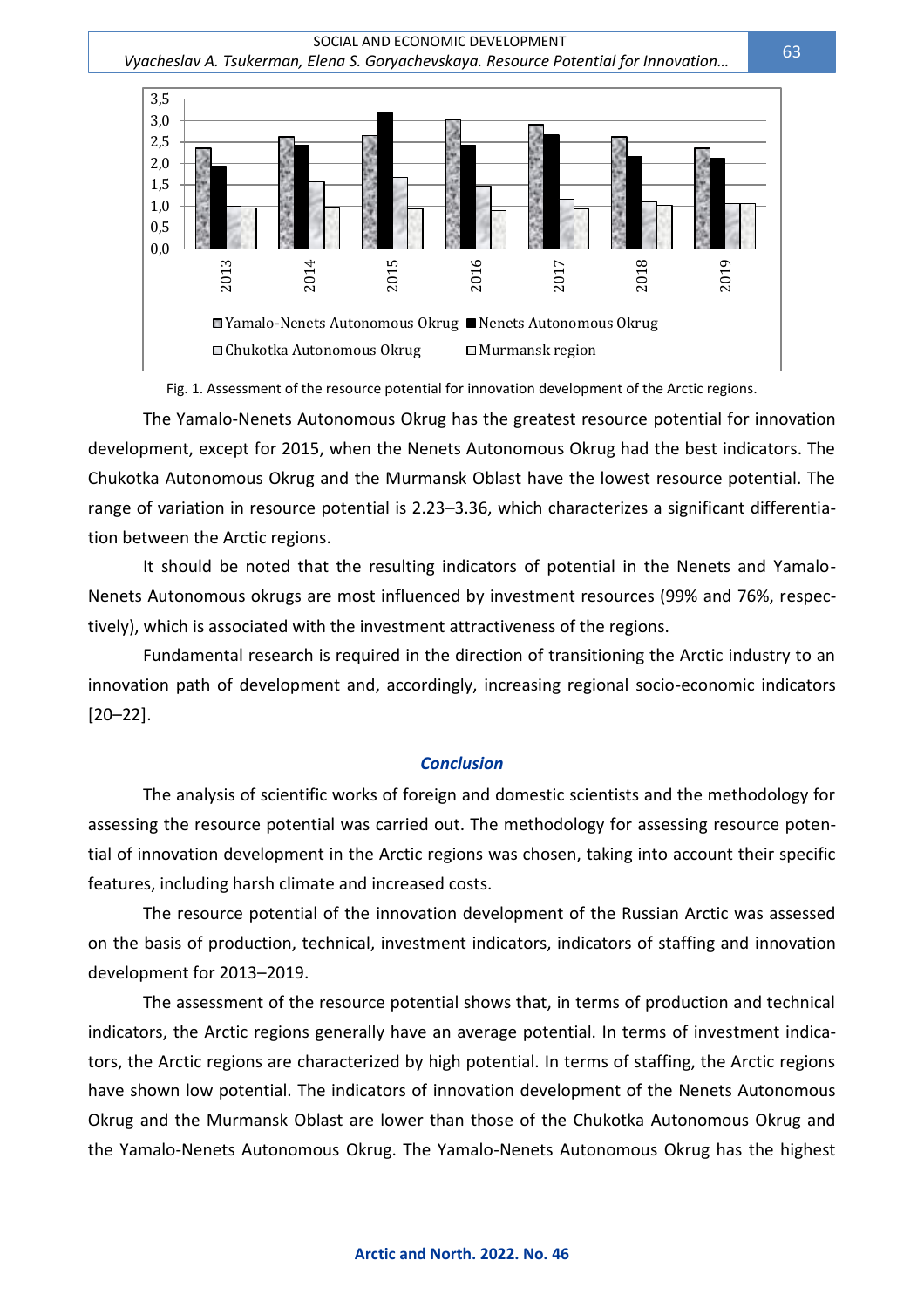aggregate potential for innovation development. The lowest total resource potential is characteristic of the Chukotka Autonomous Okrug, as well as the Murmansk Oblast.

The analysis of the resources for innovation development of the Arctic regions showed that there is a differentiation in the indicators of resource provision for economic development, associated with differences in the production, investment, human resources and innovation spheres.

Further research is required to develop a science-based methodology for assessing resource potential in order to enhance innovation activities and, consequently, improve the socioeconomic indicators of the Russian Arctic.

The proposed methodology for assessing the resource potential can be used to study not only the Arctic regions, but also the regions of the Far North and equated territories with the aim of a scientifically based assessment of the resource potential to determine the possibility of the transition of the economy to an innovation type of development.

## *References*

- 1. Ivanter V.V., ed. *Arkticheskoe prostranstvo Rossii v XXI veke: faktory razvitiya, organizatsiya upravleniya* [The Arctic Space of Russia in the XXI Century: Factors of Development, Organization of Management]. Saint Petersburg, Nauka Publ, 2016, 1016 p. (In Russ.)
- 2. Tsukerman V.A., Kozlov A.A. Innovative Development Management of Mining Industrial Companies in the Russian Arctic Zone. *IOP Conference Series: Earth and Environmental Science*, 2020, no. 753, 062020. DOI: 10.1088/1757-899X/753/6/062020
- 3. Alekseeva M.B., Bogachev V.F., Gorenburgov M.A. Systemic Diagnostics of the Arctic Industry Development Strategy. *Journal of Mining Institute*, 2019, no. 238, pp. 450–458. DOI: 10.31897/PMI.2019.4.450
- 4. Tsukerman V.A., Goryachevskaya E.S. O realizatsii strategii nauchno-tekhnologicheskogo razvitiya Severa i Arktiki [On Implementation of the Strategy of Scientific-Technological Development of the North and the Arctic]. *Sever i rynok: formirovanie ekonomicheskogo poryadka* [The North and the Market: Forming the Economic Order], 2018, no. 6, pp. 186–198. DOI: 10.25702/KSC.2220- 802X.6.2018.62.186-198
- 5. Markina Yu.V. Resursnyy potentsial innovatsionnogo razvitiya ekonomiki regiona [Resource Potential of Innovative Development of the Region]. *Kreativnaya ekonomika* [Creative Economy], 2011, no. 5, pp. 76–81.
- 6. Panshin I.V., Dobronravova A.M. Otsenka resursnogo potentsiala modernizatsii sotsial'noekonomicheskoy sistemy regiona [Assessment of the resource potential of the modernization of the socio-economic system of the region]. *Regional'naya ekonomika: teoriya i praktika* [Regional Economics: Theory and Practice], 2012, no. 14, pp. 11–21.
- 7. Klotsvog F.N., Kushnikova I.A. A Macroeconomic Appraisal of the Regional Resource Potential of Russia. *Studies on Russian Economic Development*, 1998, vol. 9, no. 2, pp. 182-188.
- 8. Kovalchuk L.B. *Metodicheskie podkhody k otsenke sostoyaniya i napravleniy razvitiya resursnogo potentsiala regiona: avtoref. dis. kand. ekon. nauk* [Methodological Approaches to Assessing the State and Directions of Development of the Resource Potential of the Region: PhD Econ. Sci. Diss. Abs.]. Irkutsk, BGUEP Publ., 2005, 143 p. (In Russ.)
- 9. Kandilov V.P. Kompleksnyy podkhod k razvitiyu resursnogo potentsiala territorii [An Integrated Approach to the Development of the Resource Potential of the Territory]. *Vestnik Chuvashskogo Universiteta*, 2007, no. 4, pp. 379–386.
- 10. Lemdyaeva L.A. Resursnyy potentsial regiona i podkhody k ego otsenke (na materialakh Sakhalinskoy oblasti) [The Resource Potential of the Region and Approaches to its Assessment (on the Materials of the Sakhalin Region)]. *Upravlenie ekonomicheskimi sistemami: elektronnyy nauchnyy zhurnal* [Management of Economic Systems: Electronic Scientific Journal], 2010, no. 2, pp. 130–137.